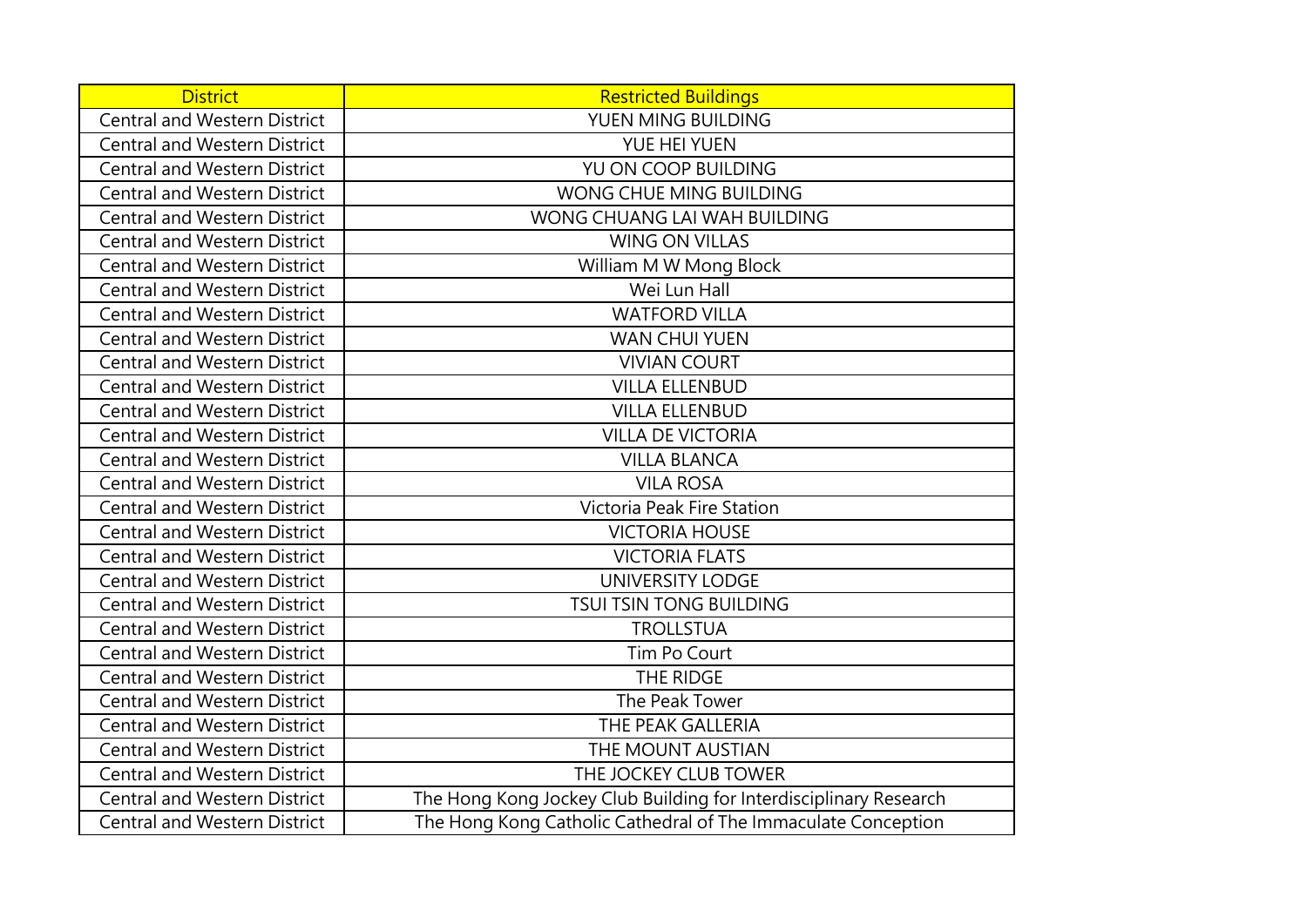| <b>Central and Western District</b> | THE HARBOURVIEW                |
|-------------------------------------|--------------------------------|
| <b>Central and Western District</b> | THE BELVEDERE                  |
| <b>Central and Western District</b> | TANG CHI NGONG BUILDING        |
| <b>Central and Western District</b> | <b>TAIKOO HOUSE</b>            |
| <b>Central and Western District</b> | <b>SWIRE HALL</b>              |
| <b>Central and Western District</b> | <b>SUNSHINE VILLA HOUSE J</b>  |
| <b>Central and Western District</b> | <b>SUNSHINE VILLA HOUSE I</b>  |
| <b>Central and Western District</b> | <b>SUNSHINE VILLA HOUSE H</b>  |
| <b>Central and Western District</b> | <b>SUNSHINE VILLA HOUSE G</b>  |
| <b>Central and Western District</b> | <b>SUNSHINE VILLA HOUSE F</b>  |
| <b>Central and Western District</b> | <b>SUNSHINE VILLA HOUSE E</b>  |
| <b>Central and Western District</b> | SUNSHINE VILLA HOUSE D         |
| <b>Central and Western District</b> | SUNSHINE VILLA HOUSE C         |
| <b>Central and Western District</b> | <b>SUNSHINE VILLA HOUSE B</b>  |
| <b>Central and Western District</b> | <b>SUNSHINE VILLA HOUSE A</b>  |
| <b>Central and Western District</b> | <b>STRAWBERRY HILL</b>         |
| <b>Central and Western District</b> | St John's Cathedral            |
| <b>Central and Western District</b> | <b>ST JOHNS BUILDING</b>       |
| <b>Central and Western District</b> | <b>SOUTH CRAIG</b>             |
| <b>Central and Western District</b> | <b>SOUTH CRAIG</b>             |
| <b>Central and Western District</b> | <b>SKY HIGH</b>                |
| <b>Central and Western District</b> | <b>SKY COURT</b>               |
| <b>Central and Western District</b> | SIMON K Y LEE HALL             |
| <b>Central and Western District</b> | <b>SHERWOODS BLUFF</b>         |
| <b>Central and Western District</b> | <b>SHAW AMENITIES BUILDING</b> |
| Central and Western District        | <b>SEVERN VILLA</b>            |
| <b>Central and Western District</b> | <b>SEVERN HILL</b>             |
| <b>Central and Western District</b> | SEVERN 8                       |
| <b>Central and Western District</b> | <b>SEASCAPE</b>                |
| <b>Central and Western District</b> | Sacred Heart Chapel, Hong Kong |
| <b>Central and Western District</b> | Sacred Heart Canossian School  |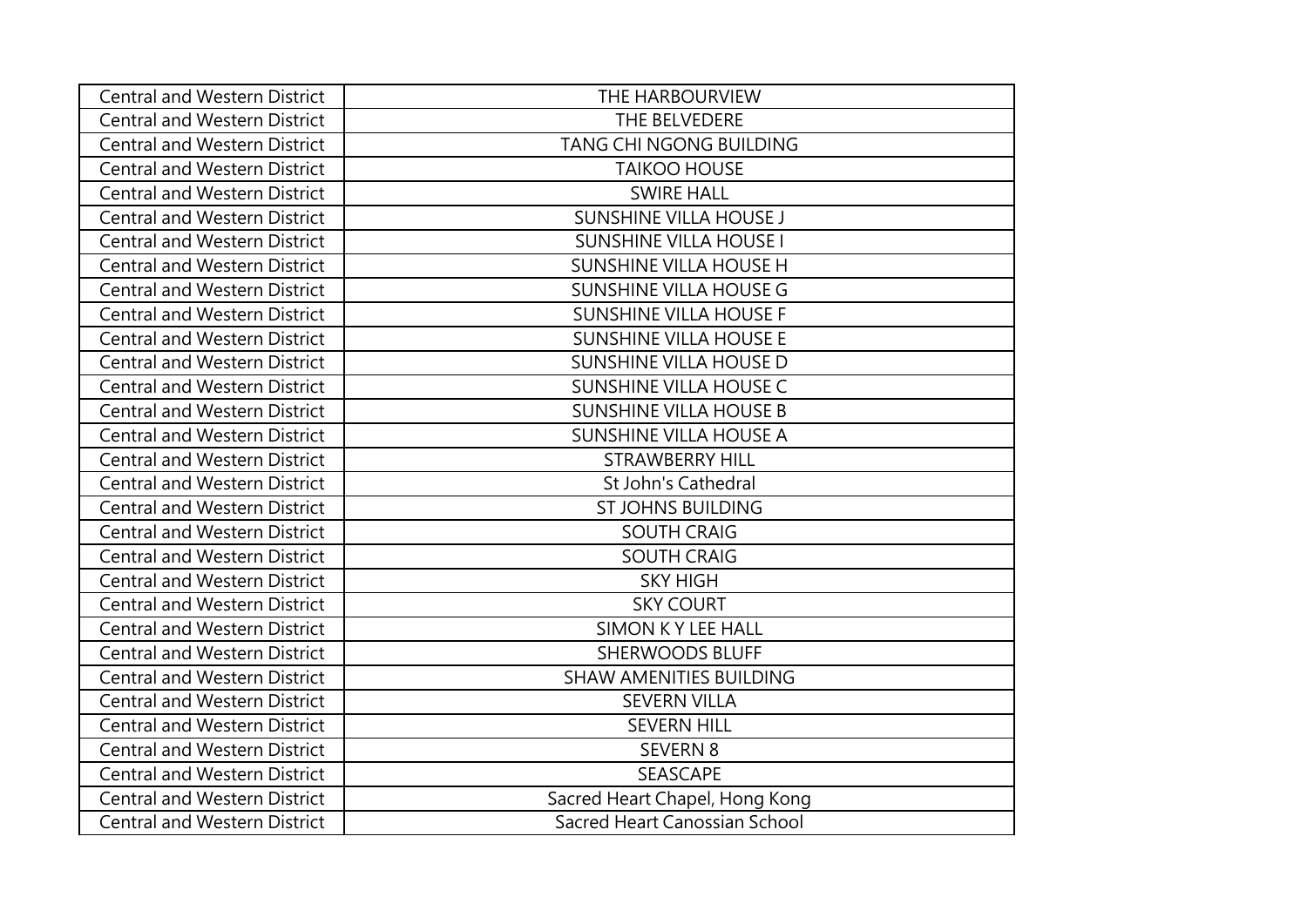| <b>Central and Western District</b> | SACRED HEART CANOSSIAN COLLEGE OF COMMERCE |
|-------------------------------------|--------------------------------------------|
| <b>Central and Western District</b> | <b>RUNME SHAW BUILDING</b>                 |
| <b>Central and Western District</b> | <b>ROSE VILLA</b>                          |
| <b>Central and Western District</b> | ROBERT BLACK COLLEGE                       |
| <b>Central and Western District</b> | <b>RIDGEWAY</b>                            |
| <b>Central and Western District</b> | RESIDENCE OF SECRETARY FOR JUSTICE         |
| <b>Central and Western District</b> | RAYSON HUANG THEATRE                       |
| <b>Central and Western District</b> | R C LEE HALL                               |
| <b>Central and Western District</b> | PO LAM COURT                               |
| <b>Central and Western District</b> | <b>PO GARDEN</b>                           |
| <b>Central and Western District</b> | PLANTATION HEIGHTS                         |
| <b>Central and Western District</b> | <b>PEAK GARDENS</b>                        |
| <b>Central and Western District</b> | PAULINE CHAN BUILDING                      |
| <b>Central and Western District</b> | PATRICK MANSON BUILDING                    |
| <b>Central and Western District</b> | PAO SIU LOONG BUILDING                     |
| <b>Central and Western District</b> | <b>OVERTHORPE</b>                          |
| <b>Central and Western District</b> | <b>ORIENT CREST</b>                        |
| <b>Central and Western District</b> | <b>ONDINA HEIGHTS</b>                      |
| <b>Central and Western District</b> | <b>OASIS</b>                               |
| <b>Central and Western District</b> | NORTHCOTE CLOSE                            |
| <b>Central and Western District</b> | NORTHCOTE CLOSE                            |
| <b>Central and Western District</b> | <b>MOUNTAIN VIEW COURT</b>                 |
| <b>Central and Western District</b> | <b>MOUNTAIN VIEW</b>                       |
| <b>Central and Western District</b> | <b>MOUNTAIN VIEW</b>                       |
| <b>Central and Western District</b> | <b>MOUNTAIN LODGE</b>                      |
| <b>Central and Western District</b> | MOUNT ASTIN ESTATE                         |
| <b>Central and Western District</b> | <b>MONTEBELLO</b>                          |
| <b>Central and Western District</b> | Meng Wah Complex                           |
| <b>Central and Western District</b> | MEI LEE BUILDING                           |
| <b>Central and Western District</b> | <b>MAYFIELD</b>                            |
| <b>Central and Western District</b> | <b>MAY HALL</b>                            |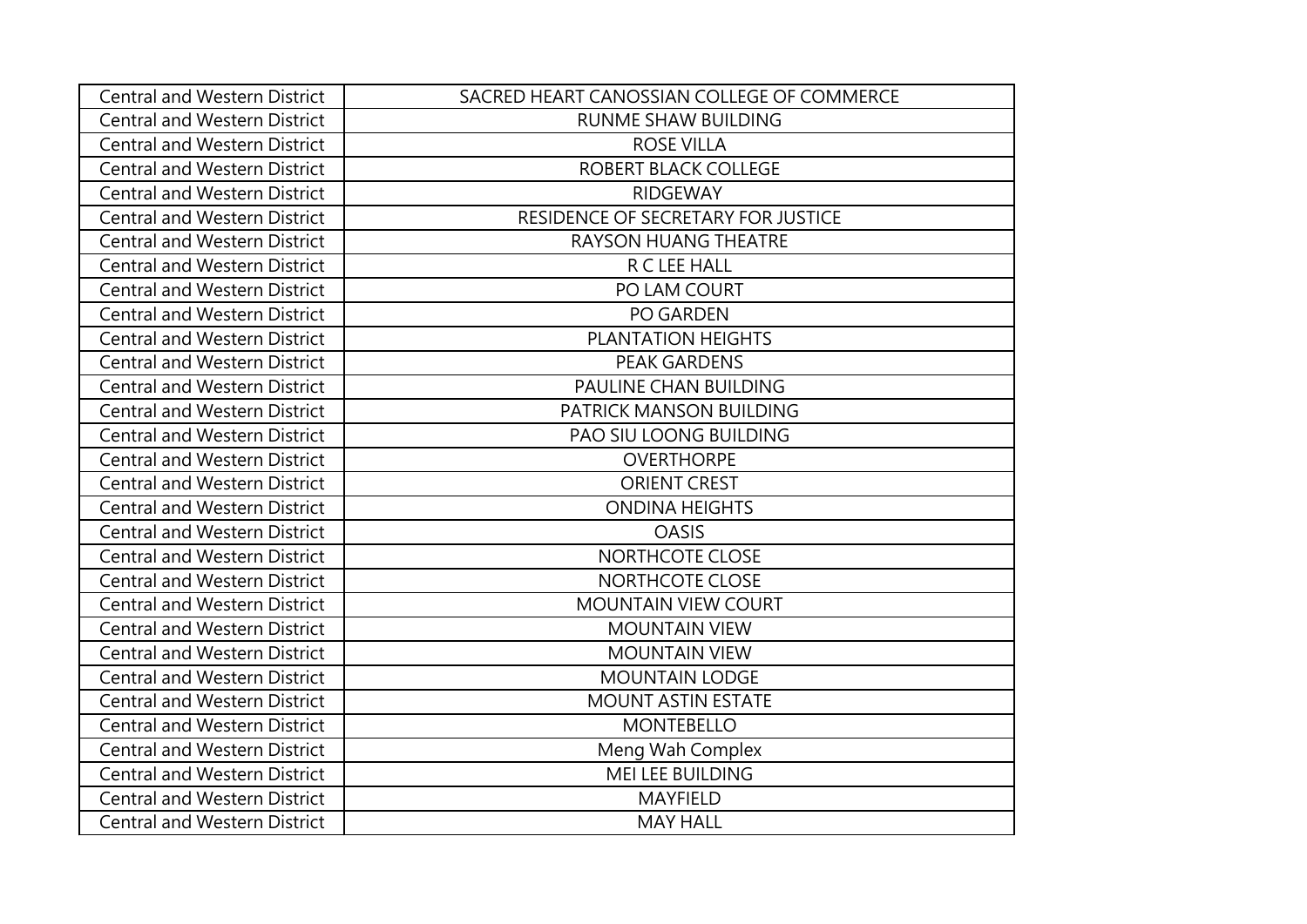| <b>Central and Western District</b> | MATILDA INTERNATIONAL HOSPITAL               |
|-------------------------------------|----------------------------------------------|
| <b>Central and Western District</b> | MAIN LIBRARY NEW WING                        |
| <b>Central and Western District</b> | Main Building of The University of Hong Kong |
| <b>Central and Western District</b> | MAGNOLIA VILLAS BLOCK B4                     |
| <b>Central and Western District</b> | MAGNOLIA VILLAS BLOCK B3                     |
| <b>Central and Western District</b> | MAGNOLIA VILLAS BLOCK B1                     |
| <b>Central and Western District</b> | MAGNOLIA VILLAS BLOCK A3                     |
| <b>Central and Western District</b> | MAGNOLIA VILLAS BLOCK A2                     |
| <b>Central and Western District</b> | MAGNOLIA VILLAS BLOCK A1                     |
| <b>Central and Western District</b> | MAGAZINE GAP TOWER                           |
| <b>Central and Western District</b> | <b>MAGAZINE COURT</b>                        |
| <b>Central and Western District</b> | MAGAZINE                                     |
| <b>Central and Western District</b> | <b>LONG MANSION</b>                          |
| <b>Central and Western District</b> | <b>LILY MANSIONS BLOCK 2</b>                 |
| <b>Central and Western District</b> | LEUNG KAU KUI BUILDING                       |
| <b>Central and Western District</b> | <b>LEONARD</b>                               |
| <b>Central and Western District</b> | LE HACIENDA                                  |
| <b>Central and Western District</b> | LE CAINE MANSION                             |
| <b>Central and Western District</b> | LA HACIENDA                                  |
| <b>Central and Western District</b> | Knowles Building                             |
| <b>Central and Western District</b> | <b>KINGS COURT</b>                           |
| <b>Central and Western District</b> | <b>KENSION MANSION</b>                       |
| <b>Central and Western District</b> | KELLETTERIA                                  |
| <b>Central and Western District</b> | <b>KELLETT VILLAS</b>                        |
| <b>Central and Western District</b> | <b>KELLETT VIEW TOWN</b>                     |
| <b>Central and Western District</b> | <b>KELLETT HOUSE</b>                         |
| <b>Central and Western District</b> | <b>KELLETT HEIGHTS</b>                       |
| <b>Central and Western District</b> | <b>KATOOMBA</b>                              |
| <b>Central and Western District</b> | KADOORIE BIOLOGICAL SCIENCE BUILDING         |
| <b>Central and Western District</b> | <b>JUSTICE PLACE EAST WING</b>               |
| <b>Central and Western District</b> | <b>INTEROCEAN COURT</b>                      |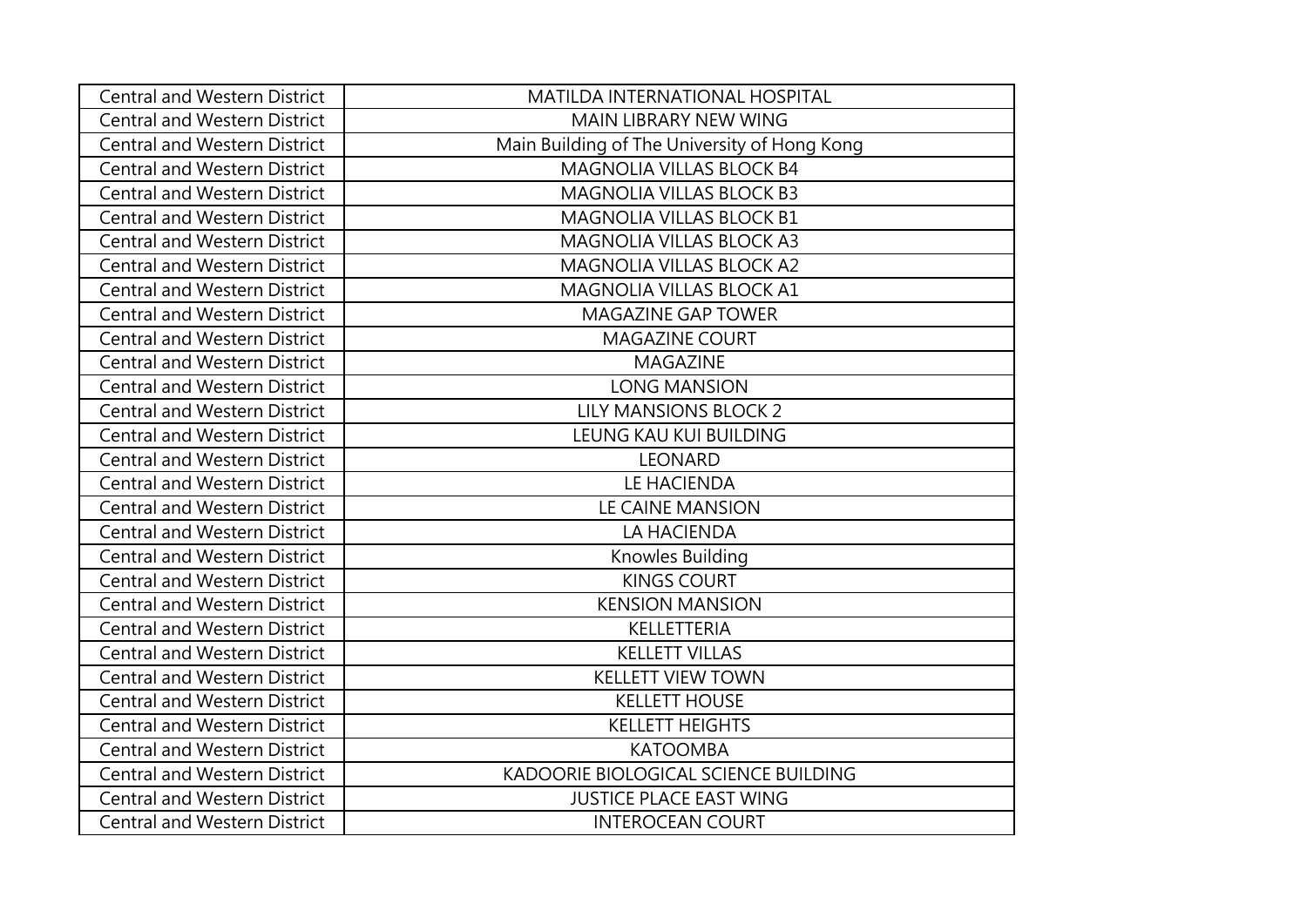| <b>Central and Western District</b> | HUNG HING YING BUILDING                                    |
|-------------------------------------|------------------------------------------------------------|
| <b>Central and Western District</b> | HUI OI CHOW SCIENCE BUILDING                               |
| <b>Central and Western District</b> | HONG KONG SQUASH CENTRE                                    |
| <b>Central and Western District</b> | HONG KONG PARK SPORTS CENTRE                               |
| <b>Central and Western District</b> | HONG KONG LI KA SHING FACULTY OF MEDICINE LABORATORY BLOCK |
| <b>Central and Western District</b> | Ho Tung Garden                                             |
| <b>Central and Western District</b> | <b>HIGHLANDS</b>                                           |
| <b>Central and Western District</b> | <b>HELENA MAY INSTITUTE</b>                                |
| <b>Central and Western District</b> | <b>HEAD QUARTER HOUSE</b>                                  |
| <b>Central and Western District</b> | <b>HARMONY</b>                                             |
| <b>Central and Western District</b> | <b>HAKING WONG BUILDING</b>                                |
| <b>Central and Western District</b> | <b>GUILDFORD GARDEN</b>                                    |
| <b>Central and Western District</b> | <b>GUILDFORD COURT</b>                                     |
| <b>Central and Western District</b> | <b>GRANVILLE HOUSE</b>                                     |
| <b>Central and Western District</b> | <b>GRAND COURT</b>                                         |
| <b>Central and Western District</b> | <b>GRAMERCY</b>                                            |
| <b>Central and Western District</b> | <b>GOVERNMENT HOUSE</b>                                    |
| <b>Central and Western District</b> | <b>GERMAN SWISS INTERNATIONAL SCHOOL</b>                   |
| <b>Central and Western District</b> | <b>GERMAN SWISS INTERNATIONAL SCHOOL</b>                   |
| <b>Central and Western District</b> | <b>GALLANT VILLA</b>                                       |
| <b>Central and Western District</b> | <b>GALESEND</b>                                            |
| <b>Central and Western District</b> | <b>FUNG SHUI</b>                                           |
| <b>Central and Western District</b> | <b>FUNG SHING VILLA</b>                                    |
| <b>Central and Western District</b> | Fung Ping Shan Building                                    |
| <b>Central and Western District</b> | <b>FORRESTADALE</b>                                        |
| <b>Central and Western District</b> | <b>ESTATE OFFICE</b>                                       |
| <b>Central and Western District</b> | <b>EREDINE</b>                                             |
| <b>Central and Western District</b> | <b>EPWORTH LODGE</b>                                       |
| <b>Central and Western District</b> | <b>ENGLISH SCHOOLS FOUNDATION PEAK SCHOOL</b>              |
| <b>Central and Western District</b> | <b>ELIOT HALL</b>                                          |
| <b>Central and Western District</b> | <b>DRAGON COURT</b>                                        |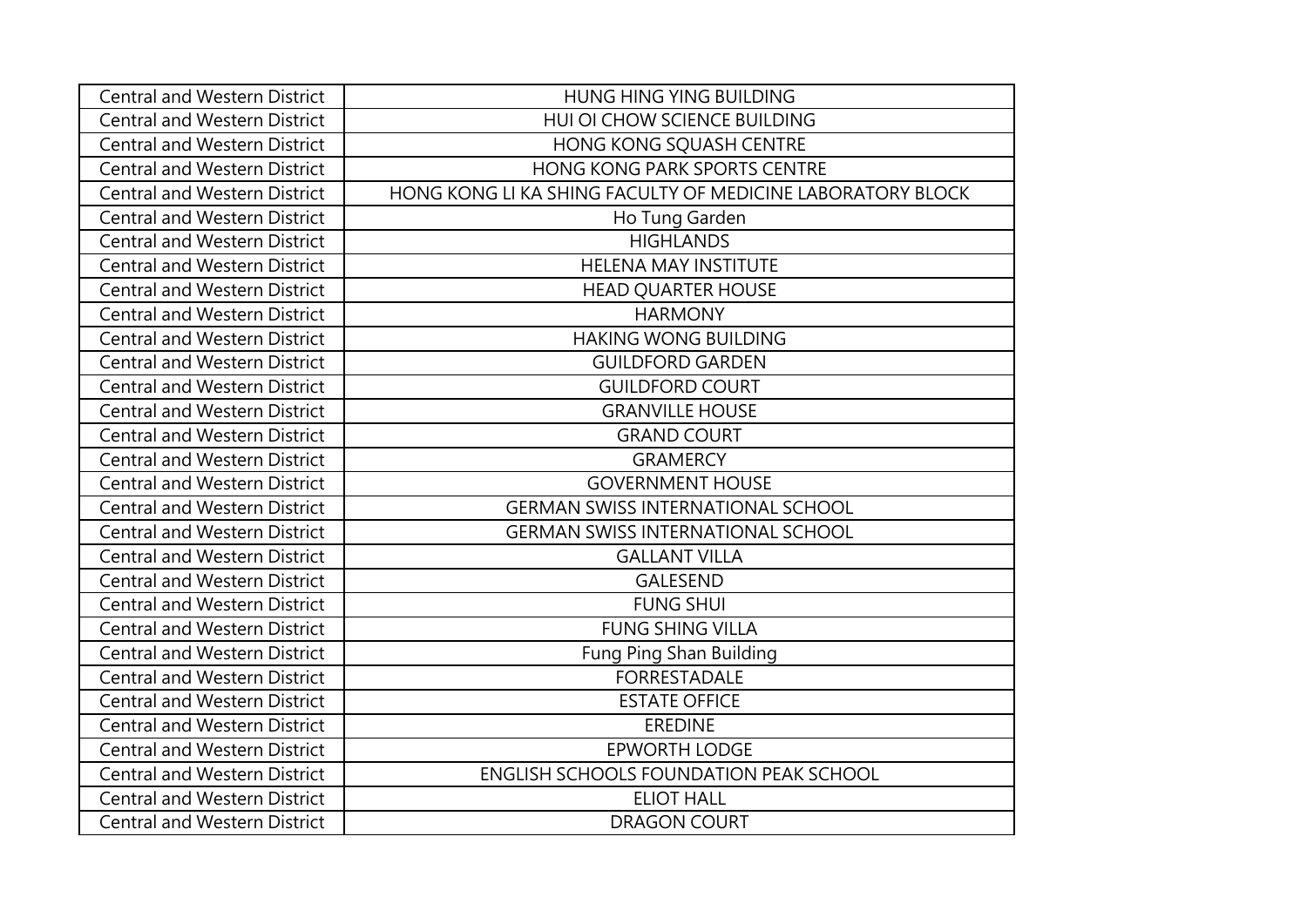| <b>Central and Western District</b> | DEXTER H C MAN BUILDING                           |
|-------------------------------------|---------------------------------------------------|
| <b>Central and Western District</b> | DAIRY FARM GUILDFORD ROAD SHOPPING CENTRE         |
| <b>Central and Western District</b> | Dairy Farm 100 the Peak Shopping Centre           |
| <b>Central and Western District</b> | <b>CRAGSIDE MANSION</b>                           |
| <b>Central and Western District</b> | <b>CORDIAL MANSION</b>                            |
| <b>Central and Western District</b> | <b>COOMBE APARTMENTS</b>                          |
| <b>Central and Western District</b> | CONSULATE GENERAL OF THE UNITED STATES OF AMERICA |
| <b>Central and Western District</b> | <b>CLOUDLANDS</b>                                 |
| <b>Central and Western District</b> | <b>CLOUD NINE TJIBATOE</b>                        |
| <b>Central and Western District</b> | <b>CLIFFS</b>                                     |
| <b>Central and Western District</b> | <b>CHUN FAI YUEN</b>                              |
| <b>Central and Western District</b> | <b>CHOW YEI CHING BUILDING</b>                    |
| <b>Central and Western District</b> | CHOW RUN RUN SHAW TOWER                           |
| <b>Central and Western District</b> | <b>CHONG YUET MING PHYSICS BUILDING</b>           |
| <b>Central and Western District</b> | CHONG YUET MING CHEMICAL BUILDING                 |
| <b>Central and Western District</b> | <b>Chief Justice's House</b>                      |
| <b>Central and Western District</b> | <b>CHEUK NANG OUTLOOK</b>                         |
| <b>Central and Western District</b> | CHENG YU TUNG TOWER                               |
| <b>Central and Western District</b> | <b>CHELSEA COURT</b>                              |
| <b>Central and Western District</b> | <b>CHATEAU DE PEAK</b>                            |
| <b>Central and Western District</b> | <b>CHARLES MANSION</b>                            |
| <b>Central and Western District</b> | <b>CATHOLIC DIOCESE CENTRE</b>                    |
| <b>Central and Western District</b> | <b>CARRIANNA SASSON BLOCK 8</b>                   |
| <b>Central and Western District</b> | <b>CARRIANNA SASSON BLOCK 7</b>                   |
| <b>Central and Western District</b> | <b>CARRIANNA SASSON BLOCK 7</b>                   |
| <b>Central and Western District</b> | <b>CARRIANNA SASSON BLOCK 5</b>                   |
| <b>Central and Western District</b> | <b>CARRIANNA SASSON BLOCK 4</b>                   |
| <b>Central and Western District</b> | <b>CARRIANNA SASSON BLOCK 3</b>                   |
| <b>Central and Western District</b> | <b>CARRIANNA SASSON BLOCK 2</b>                   |
| <b>Central and Western District</b> | <b>CARRIANNA SASSON BLOCK 1</b>                   |
| <b>Central and Western District</b> | <b>CARRIANA COOMBE</b>                            |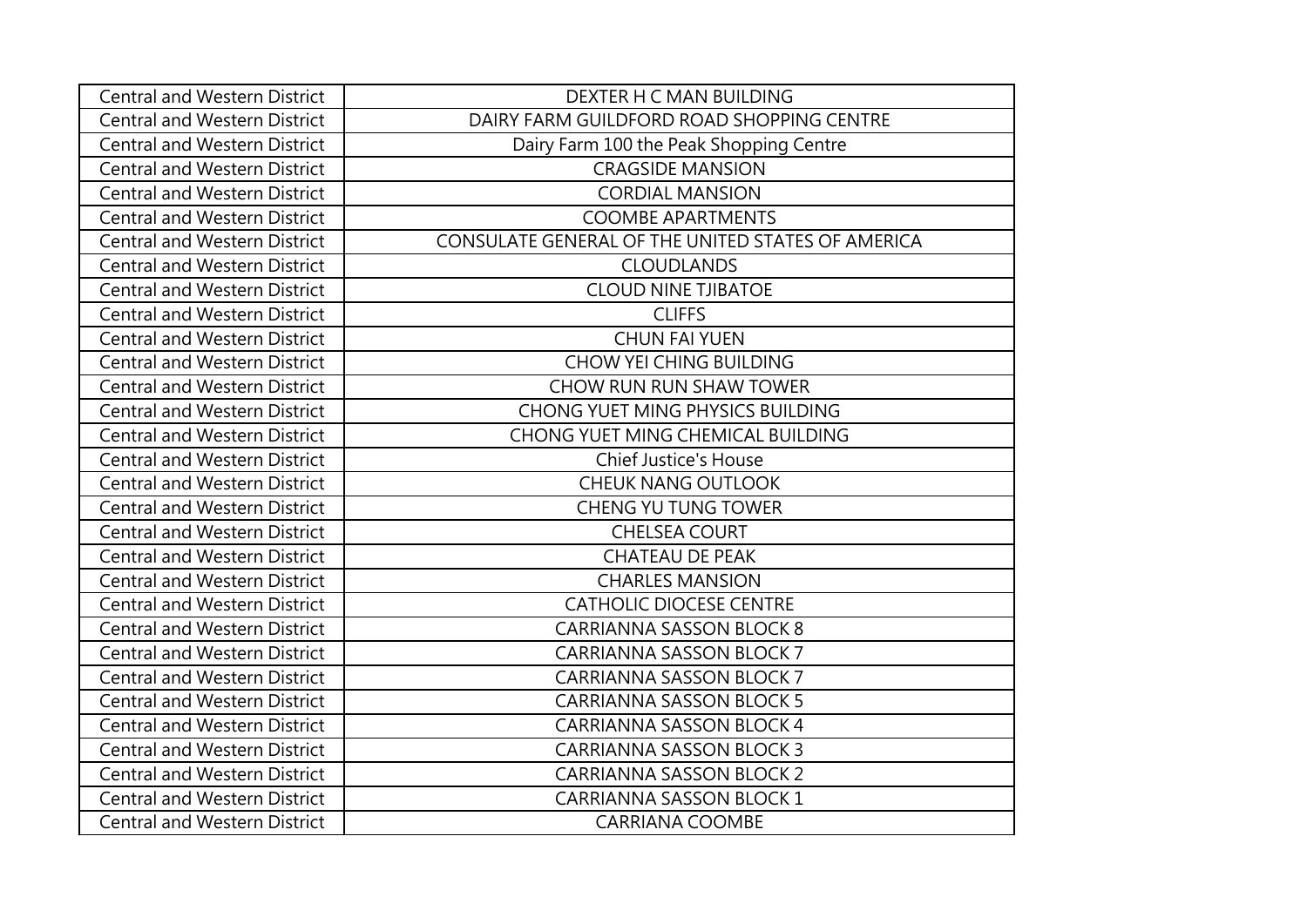| <b>Central and Western District</b> | CARITAS WU CHENG CHUNG SECONDARY SCHOOL |
|-------------------------------------|-----------------------------------------|
| <b>Central and Western District</b> | <b>CARITAS HOUSE</b>                    |
| <b>Central and Western District</b> | <b>CARITAS HOUSE</b>                    |
| <b>Central and Western District</b> | <b>CAMERON MANSIONS</b>                 |
| <b>Central and Western District</b> | <b>CAMERON HOUSE</b>                    |
| <b>Central and Western District</b> | <b>CAINE BUILDING</b>                   |
| <b>Central and Western District</b> | <b>BELLEVE GARDEN</b>                   |
| <b>Central and Western District</b> | <b>BARKER VILLA</b>                     |
| <b>Central and Western District</b> | <b>BAGUIO VILLA BLOCK 48</b>            |
| <b>Central and Western District</b> | <b>BAGUIO VILLA BLOCK 47</b>            |
| <b>Central and Western District</b> | <b>BAGUIO VILLA BLOCK 46</b>            |
| <b>Central and Western District</b> | <b>BAGUIO VILLA BLOCK 45</b>            |
| <b>Central and Western District</b> | <b>BAGUIO VILLA BLOCK 44</b>            |
| <b>Central and Western District</b> | <b>BAGUIO VILLA BLOCK 43</b>            |
| <b>Central and Western District</b> | <b>BAGUIO VILLA BLOCK 42</b>            |
| <b>Central and Western District</b> | <b>BAGUIO VILLA BLOCK 41</b>            |
| <b>Central and Western District</b> | <b>BAGUIO VILLA BLOCK 40</b>            |
| <b>Central and Western District</b> | <b>BAGUIO VILLA BLOCK 39</b>            |
| <b>Central and Western District</b> | <b>BAGUIO VILLA BLOCK 38</b>            |
| <b>Central and Western District</b> | <b>BAGUIO VILLA BLOCK 37</b>            |
| <b>Central and Western District</b> | <b>BAGUIO VILLA BLOCK 36</b>            |
| <b>Central and Western District</b> | <b>BAGUIO VILLA BLOCK 35</b>            |
| <b>Central and Western District</b> | <b>BAGUIO VILLA BLOCK 34</b>            |
| <b>Central and Western District</b> | <b>BAGUIO VILLA BLOCK 33</b>            |
| <b>Central and Western District</b> | <b>BAGUIO VILLA BLOCK 32</b>            |
| <b>Central and Western District</b> | <b>BAGUIO VILLA BLOCK 31</b>            |
| <b>Central and Western District</b> | <b>BAGUIO VILLA BLOCK 30</b>            |
| <b>Central and Western District</b> | <b>BAGUIO VILLA BLOCK 29</b>            |
| <b>Central and Western District</b> | <b>BAGUIO VILLA BLOCK 28</b>            |
| <b>Central and Western District</b> | <b>BAGUIO VILLA BLOCK 27</b>            |
| <b>Central and Western District</b> | <b>BAGUIO VILLA BLOCK 26</b>            |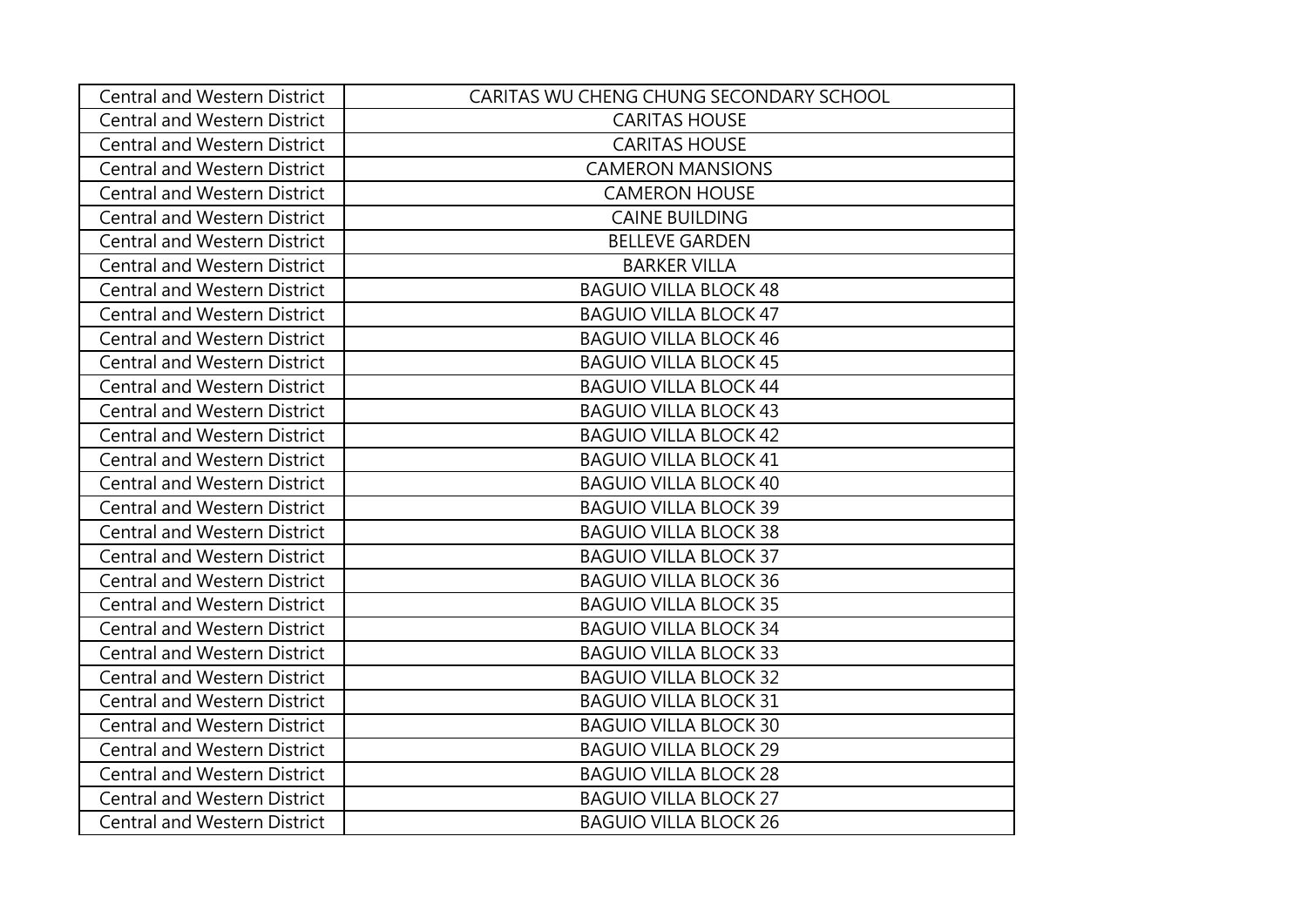| <b>Central and Western District</b> | <b>BAGUIO VILLA BLOCK 25</b>      |
|-------------------------------------|-----------------------------------|
| <b>Central and Western District</b> | <b>BAGUIO VILLA BLOCK 24</b>      |
| <b>Central and Western District</b> | <b>BAGUIO VILLA BLOCK 23</b>      |
| <b>Central and Western District</b> | <b>BAGUIO VILLA BLOCK 22</b>      |
| <b>Central and Western District</b> | <b>BAGUIO VILLA BLOCK 21</b>      |
| <b>Central and Western District</b> | <b>BAGUIO VILLA BLOCK 20</b>      |
| <b>Central and Western District</b> | <b>BAGUIO VILLA BLOCK 19</b>      |
| <b>Central and Western District</b> | <b>BAGUIO VILLA BLOCK 18</b>      |
| <b>Central and Western District</b> | <b>BAGUIO VILLA BLOCK 17</b>      |
| <b>Central and Western District</b> | <b>BAGUIO VILLA BLOCK 16</b>      |
| <b>Central and Western District</b> | <b>ARDSHIEL</b>                   |
| <b>Central and Western District</b> | AMES HSIOUNG LEE SCIENCE BUILDING |
| <b>Central and Western District</b> | <b>ALTADENA HOUSE</b>             |
| <b>Central and Western District</b> | <b>ALPHA COURT</b>                |
| <b>Central and Western District</b> | <b>AEGEAN TERRACE</b>             |
| <b>Central and Western District</b> | ABERGELDIE                        |
| <b>Central and Western District</b> | 99 103 PEAK ROAD                  |
| <b>Central and Western District</b> | 90 PEAK ROAD                      |
| <b>Central and Western District</b> | 9 MANSFIELD ROAD                  |
| <b>Central and Western District</b> | 9 COOMBE ROAD                     |
| <b>Central and Western District</b> | <b>84 PEAK ROAD</b>               |
| <b>Central and Western District</b> | 81 95 PEAK ROAD                   |
| <b>Central and Western District</b> | 8 MANSFIELD ROAD                  |
| <b>Central and Western District</b> | <b>78 MOUNT KELLET ROAD</b>       |
| <b>Central and Western District</b> | 78 80 PEAK ROAD                   |
| <b>Central and Western District</b> | 77 79 PEAK ROAD                   |
| <b>Central and Western District</b> | 73 77 PLANTATION ROAD             |
| <b>Central and Western District</b> | 71 PEAK ROAD                      |
| <b>Central and Western District</b> | 7 COOMBE ROAD                     |
| <b>Central and Western District</b> | 7 15 MOUNT KELLET ROAD            |
| <b>Central and Western District</b> | <b>62 MOUNT KELLETT ROAD</b>      |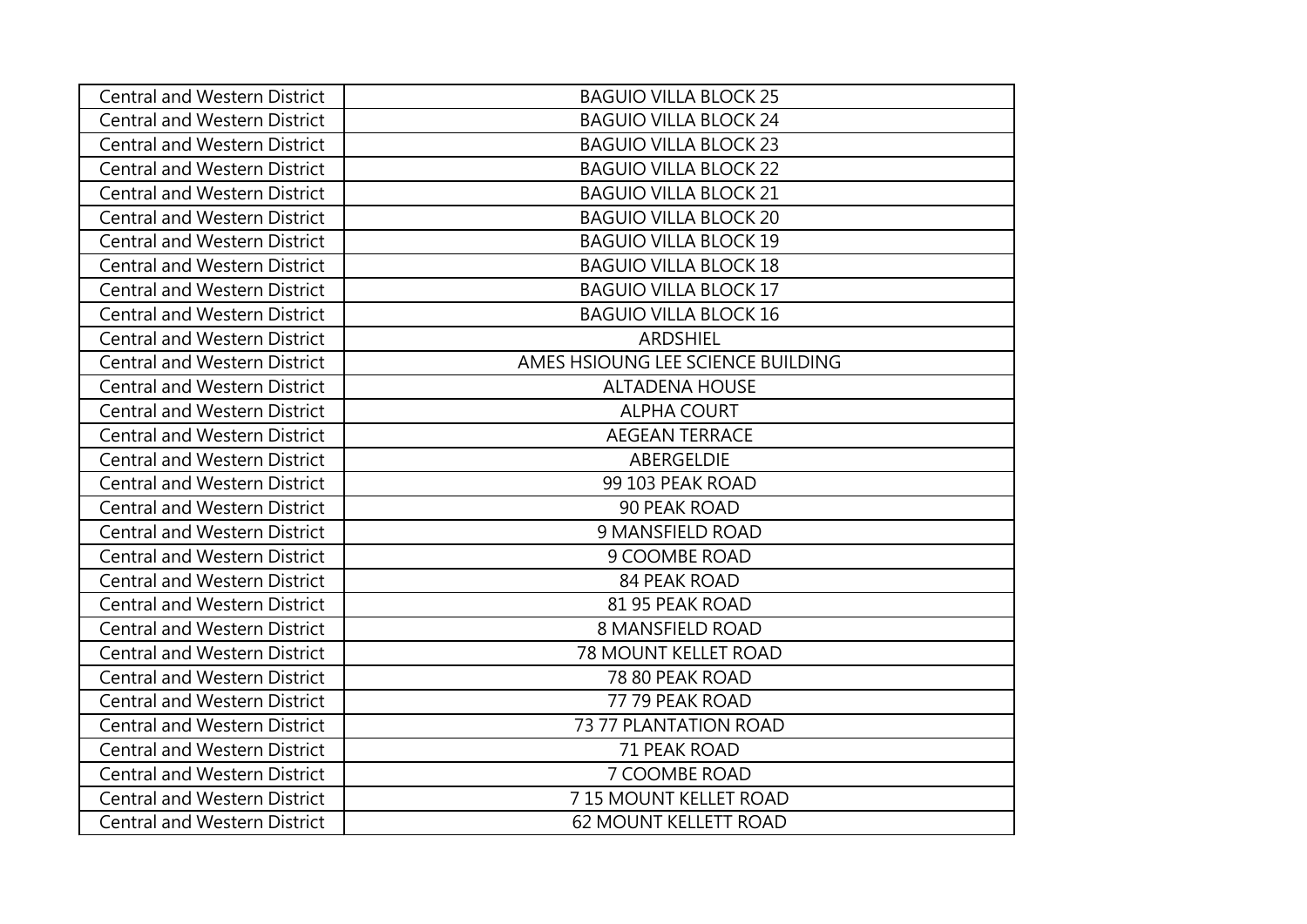| <b>Central and Western District</b> | <b>60 MOUNT KELLET ROAD</b>  |
|-------------------------------------|------------------------------|
| <b>Central and Western District</b> | 60 62 SEVERN ROAD            |
| <b>Central and Western District</b> | <b>6 MANSFIELD ROAD</b>      |
| <b>Central and Western District</b> | <b>616 WATFORD ROAD</b>      |
| <b>Central and Western District</b> | 6 16 PEEL RISE               |
| <b>Central and Western District</b> | 59 MOUNT KELLET ROAD         |
| <b>Central and Western District</b> | 57 MOUNT KELLET ROAD         |
| <b>Central and Western District</b> | <b>56 PLANTATION ROAD</b>    |
| Central and Western District        | <b>56 PEAK ROAD</b>          |
| <b>Central and Western District</b> | 52 MOUNT KELLETT ROAD        |
| Central and Western District        | 52 54 PEAK ROAD              |
| <b>Central and Western District</b> | <b>5 NORTHCOTE CLOSE</b>     |
| <b>Central and Western District</b> | <b>5 COOMBE ROAD</b>         |
| <b>Central and Western District</b> | <b>48 CAINE ROAD</b>         |
| <b>Central and Western District</b> | <b>43 BARKER ROAD</b>        |
| <b>Central and Western District</b> | <b>40 PEAK ROAD</b>          |
| Central and Western District        | 4 MANSFIELD ROAD             |
| <b>Central and Western District</b> | <b>37A MOUNT KELLET ROAD</b> |
| <b>Central and Western District</b> | 37 MOUNT KELLET ROAD         |
| <b>Central and Western District</b> | <b>37 GOUGH HILL ROAD</b>    |
| <b>Central and Western District</b> | <b>37 BARKER ROAD</b>        |
| <b>Central and Western District</b> | 36 38 MAGAZINE GAP ROAD      |
| <b>Central and Western District</b> | <b>35A MOUNT KELLET ROAD</b> |
| <b>Central and Western District</b> | <b>35 MOUNT KELLET ROAD</b>  |
| <b>Central and Western District</b> | 35 MAGAZINE GAP ROAD         |
| <b>Central and Western District</b> | <b>35 BARKER ROAD</b>        |
| <b>Central and Western District</b> | <b>34B LUGARD ROAD</b>       |
| <b>Central and Western District</b> | <b>34 LUGARD ROAD</b>        |
| <b>Central and Western District</b> | 33 MAGAZINE GAP ROAD         |
| <b>Central and Western District</b> | <b>32 LUGARD ROAD</b>        |
| <b>Central and Western District</b> | <b>31 BARKER ROAD</b>        |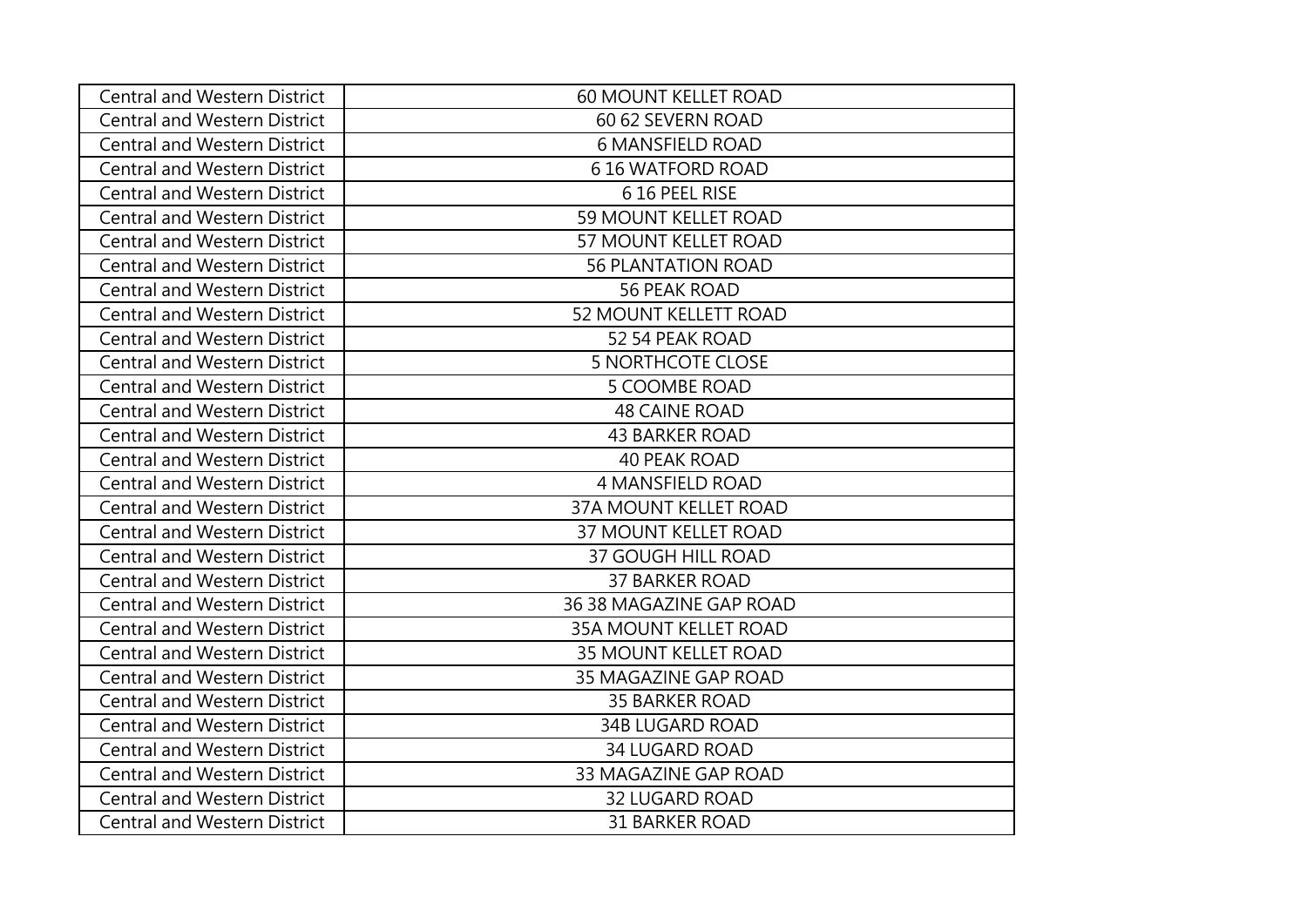| <b>Central and Western District</b> | <b>30 LUGARD ROAD</b>        |
|-------------------------------------|------------------------------|
| <b>Central and Western District</b> | 3 COOMBE ROAD                |
| <b>Central and Western District</b> | 3 5 PLUNKETTS ROAD           |
| <b>Central and Western District</b> | 3 5 GOUGH HILL PATH          |
| <b>Central and Western District</b> | 29 MAGAZINE GAP ROAD         |
| <b>Central and Western District</b> | <b>29 LUGARD ROAD</b>        |
| <b>Central and Western District</b> | 28 LUGARD ROAD               |
| <b>Central and Western District</b> | 28 GOUGH HILL ROAD           |
| <b>Central and Western District</b> | <b>28 BARKER ROAD</b>        |
| <b>Central and Western District</b> | 27 MAGAZINE GAP ROAD         |
| <b>Central and Western District</b> | 26C D LUGARD ROAD            |
| <b>Central and Western District</b> | 26 Magazine Gap Road         |
| <b>Central and Western District</b> | 26 28 SEVERN ROAD            |
| <b>Central and Western District</b> | 25 26 LUGARD ROAD            |
| <b>Central and Western District</b> | 24 28 MOUNT KELLET ROAD      |
| <b>Central and Western District</b> | 23 COOMBE ROAD               |
| <b>Central and Western District</b> | 22A B MOUNT AUSTIN ROAD      |
| <b>Central and Western District</b> | 21 COOMBE ROAD               |
| <b>Central and Western District</b> | 21 23 SEVERN ROAD            |
| <b>Central and Western District</b> | 20 SEVERN ROAD               |
| <b>Central and Western District</b> | <b>20 MOUNT AUSTIN ROAD</b>  |
| <b>Central and Western District</b> | <b>2 UNIVERSITY AVENUE</b>   |
| <b>Central and Western District</b> | 2 MANSFIELD ROAD             |
| <b>Central and Western District</b> | <b>19 GOUGH HILL ROAD</b>    |
| <b>Central and Western District</b> | 19 21 WATFORD ROAD           |
| <b>Central and Western District</b> | <b>16 MOUNT KELLETT ROAD</b> |
| <b>Central and Western District</b> | 14 MOUNT KELLET ROAD         |
| <b>Central and Western District</b> | <b>11 POLLOCKS PATH</b>      |
| <b>Central and Western District</b> | 11 MANSFIELD ROAD            |
| <b>Central and Western District</b> | <b>1 PLANTATION ROAD</b>     |
| <b>Central and Western District</b> | 1 HOMESTEAD ROAD             |